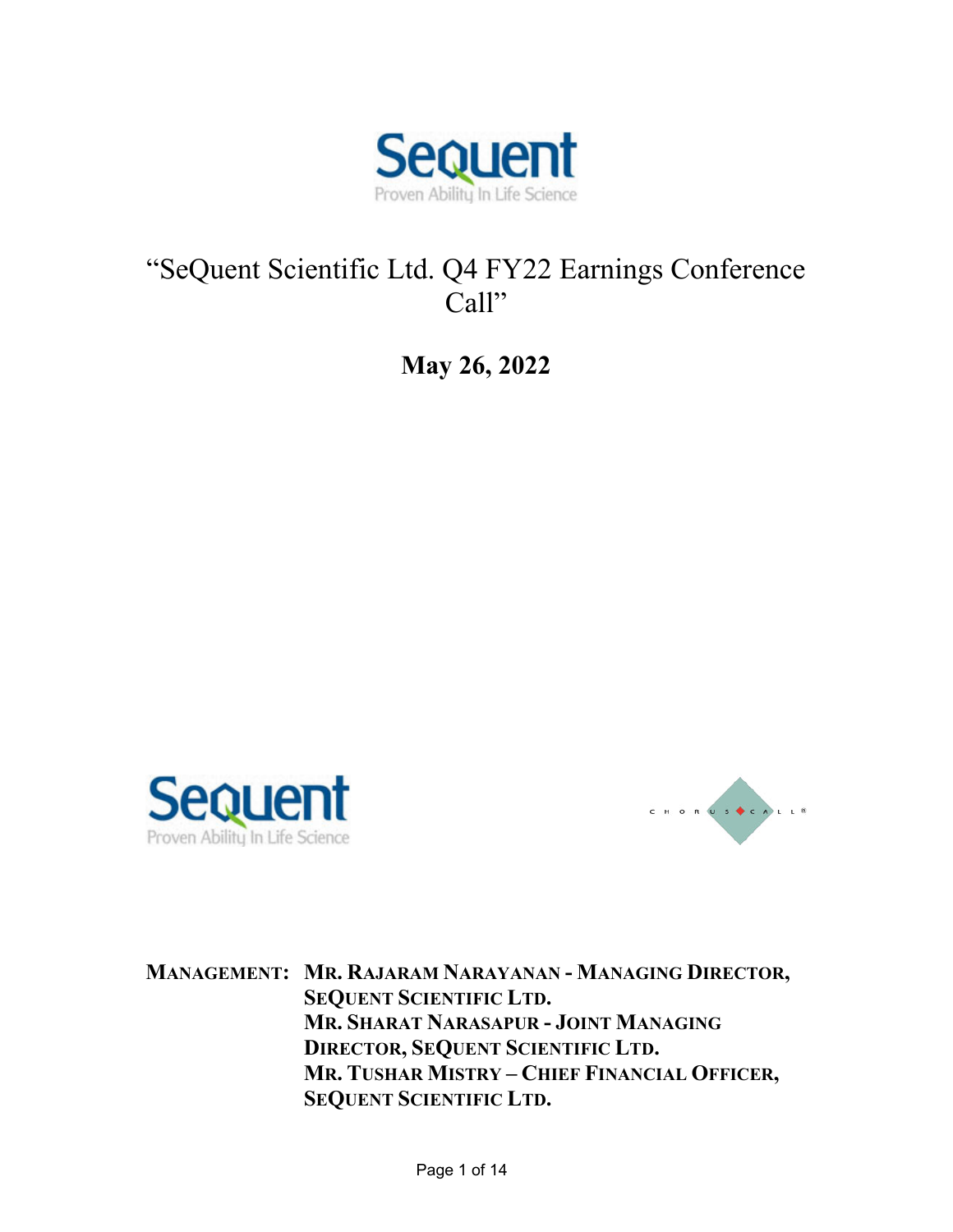

# *May 26, 2022*

| Moderator:               | Ladies and gentlemen, good day and welcome to SeQuent Scientific Ltd. Q4 FY22 Earnings<br>Conference Call. As a reminder, all participant lines will be in the listen-only mode and there<br>will be an opportunity for you to ask questions after the presentation concludes. Should you need<br>assistance during the conference call, please signal an operator by pressing '*' then '0' on your<br>touchtone phone. Please note that this conference is being recorded. I now hand the conference<br>over to Mr. Abhishek Singhal. Thank you and over to you, sir.                                                                                                                                                                                                                                                                                                                                                                                                                                                                                                                                                                                                          |
|--------------------------|---------------------------------------------------------------------------------------------------------------------------------------------------------------------------------------------------------------------------------------------------------------------------------------------------------------------------------------------------------------------------------------------------------------------------------------------------------------------------------------------------------------------------------------------------------------------------------------------------------------------------------------------------------------------------------------------------------------------------------------------------------------------------------------------------------------------------------------------------------------------------------------------------------------------------------------------------------------------------------------------------------------------------------------------------------------------------------------------------------------------------------------------------------------------------------|
| <b>Abhishek Singhal:</b> | Thank you. A very good morning and thank you for joining us today for Sequent Scientific's<br>Earnings Conference Call for the fourth quarter and full year ended financial year 2022. Today<br>we have with us Mr. Rajaram - Sequent's Managing Director, Sharat - Joint Managing Director<br>and Tushar – CFO to share the highlights of the business and financials of the quarter.                                                                                                                                                                                                                                                                                                                                                                                                                                                                                                                                                                                                                                                                                                                                                                                          |
|                          | I hope you have gone through our results release and the quarterly investor presentation, which<br>have been uploaded on our website as well as the stock exchange website. The transcript of this<br>call will be available in a week's time on the Company's website.                                                                                                                                                                                                                                                                                                                                                                                                                                                                                                                                                                                                                                                                                                                                                                                                                                                                                                         |
|                          | Please note that today's discussion may be forward looking in nature and must be viewed in<br>relation to the risks pertaining to our business. After the end of this call, in case if you have any<br>further questions, please feel free to reach out to the investor relations team.                                                                                                                                                                                                                                                                                                                                                                                                                                                                                                                                                                                                                                                                                                                                                                                                                                                                                         |
|                          | I now hand over the call to Mr. Rajaram to make the opening comments.                                                                                                                                                                                                                                                                                                                                                                                                                                                                                                                                                                                                                                                                                                                                                                                                                                                                                                                                                                                                                                                                                                           |
| Rajaram Narayanan:       | Good morning everyone and a very warm welcome to our quarter 4 and full year 2022 Earnings<br>Call. Joining me on this call are Mr. Tushar Mistry – our CFO and Sharat Narasapur – the Joint<br>Managing Director.                                                                                                                                                                                                                                                                                                                                                                                                                                                                                                                                                                                                                                                                                                                                                                                                                                                                                                                                                              |
|                          | I am really happy to address this forum for the first time in my capacity as the CEO and<br>Managing Director. Six weeks into this role, I am really excited to be part of the journey at<br>Sequent and I am really looking forward to building this Company with the team here as a major<br>global animal health company.                                                                                                                                                                                                                                                                                                                                                                                                                                                                                                                                                                                                                                                                                                                                                                                                                                                    |
|                          | First of all, I'd like to start off by expressing my gratitude to my predecessor, Mr. Manish Gupta,<br>the former Managing Director and CEO, who has led and grown this Company into such a fine<br>institution. We're today the largest animal health company from India and we are currently<br>amongst the top 20 animal health companies in the world and that's something to be very proud<br>about. We have our presence across 100 countries. About two-thirds of our revenues come from<br>regulated markets. Our strategic capabilities include a formulations business, which has a front-<br>end presence in key animal health markets of Europe, Brazil, Turkey and at the same time we<br>are the only Company in India to have established a USFDA approved greenfield dedicated<br>veterinary API facility. This is a very unique combination that we have. The major credit, I must<br>say, for the Company's significant achievements goes to our more than 1,900+ talented<br>colleagues operating across multiple geographies, who have been instrumental in this<br>phenomenal journey of the Company. As outlined throughout this year, the company is now |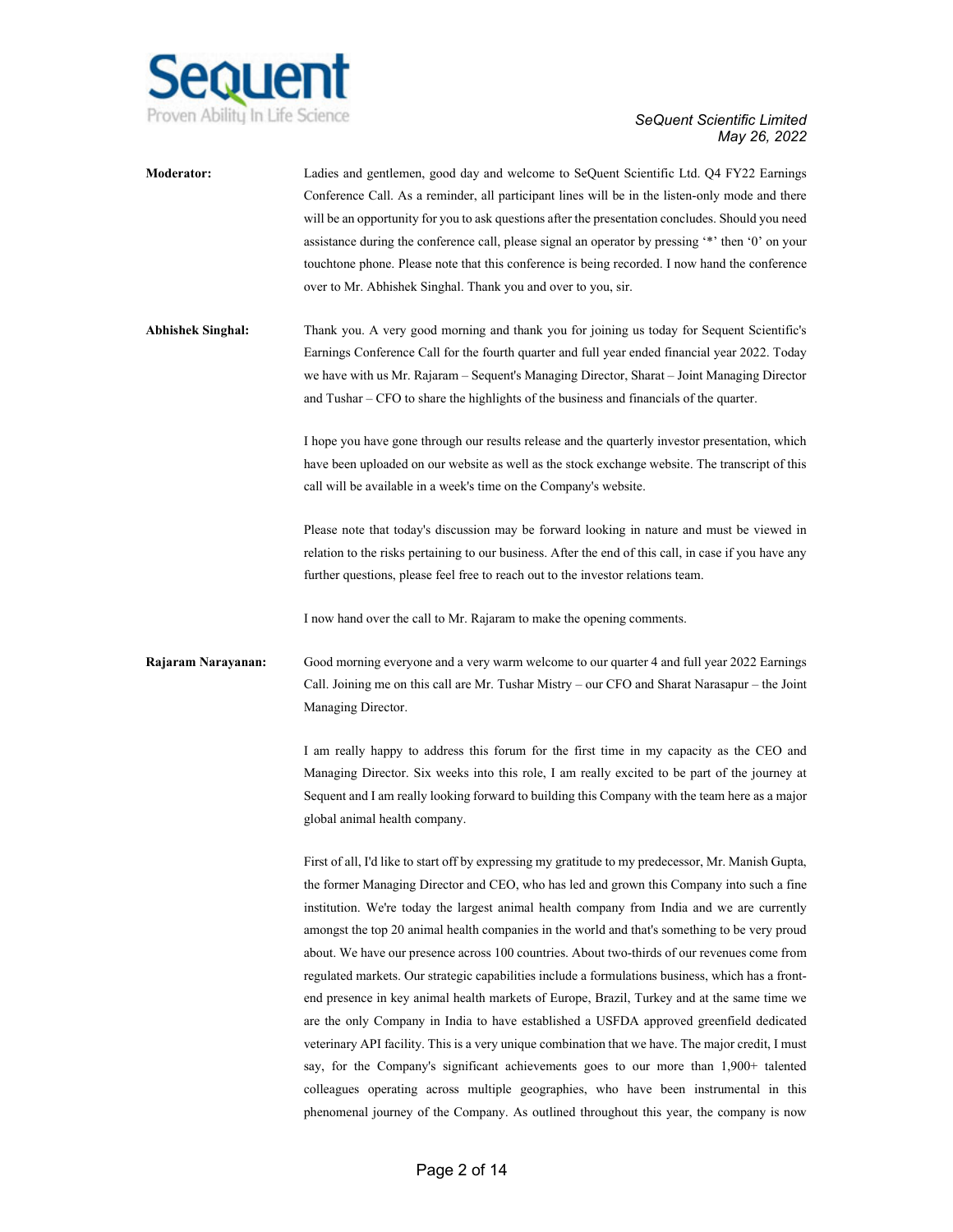

entering its next phase of growth, which we have headlined under Sequent 2.0. Under the Sequent 2.0 strategy, we envision a bigger, bolder and a more ambitious organization that is focused on growing penetration in existing markets as well as expanding our scale in newer high growth geographies.

Coming to recent times, last year was certainly filled with multiple challenges. We have emerged stronger as an organization, and we are progressing well on our strategic plans. No doubt there are uncertainties relating to geopolitical issues and Europe. There have been sporadic COVID lockdowns. Inflation is a worry and the ongoing disruptions in supply chain continue. Nevertheless, we are very confident of the underlying strength and the performance of our business.

If I look at some of the numbers that we have released, our API business generated nearly 127 Crores in revenue last quarter and this is the highest revenue that we have registered in any quarter in the history of our API operations. In this fiscal, in fact, the API business has now clocked Rs. 430 Crores in revenue and we have successfully completed our customer EHS audits. There have been no critical observations in these audits. Our facility, which is there in Mahad has received the relevant ISO certifications for EHS. We have also successfully commercialized new API's. We have submitted 1 VMF filing and if you look at an aggregate level, our progress report depicts about 24 US VMF filings and 11 CEP approvals. Our other investment, which is in Germany, the USFDA upgrade project has resumed after a stop, which had happened in recent times because of COVID related challenges, and that's progressing well.

If you come to our formulations business, it continues to build on the momentum that it has started on last year and we see some good growth coming in that area as well. I am glad to report that the business has delivered healthy growth in line with the strategy, which was outlined last year and if you look at it on a constant currency basis, the formulations business grew 13.5% and has registered Rs. 980 Crores in terms of revenue. This topline has been boosted by excellent performance in our LATAM business anchored in Brazil, which grew by 42.1% and we've got a much higher contribution from the India formulations business where we've crossed the milestone of Rs. 100 Crores in revenues, clocking 30.5% growth.

As far as Turkey is concerned, despite difficult macro environment conditions, our plan continues to remain on track and we do see the strategic advantage ahead, both as a home market for Turkey as well as a base for exports from Turkey. Through this effort, on a constant currency basis, we are seeing that we have registered revenue growth in Turkey of 17.6% and therefore really if you put all the operations of Sequent together, we have crossed Rs. 1,400 Crores in revenues, growing 7.2% last year. As we progress further, a key component of our Sequent 2.0 strategy is really to consolidate our acquisitions, which we have been pursuing. And we achieved another milestone by picking up a 100% stake in Nourrie, which is now our fully owned subsidiary in Brazil, and this acquisition will enable us to scale up in Brazil as Nourrie provides a portfolio of 23 commercialized and also a pipeline of 17 products for pet and swine segments. So, we are optimistic about our prospects in LATAM because Brazil is one of the fastest growing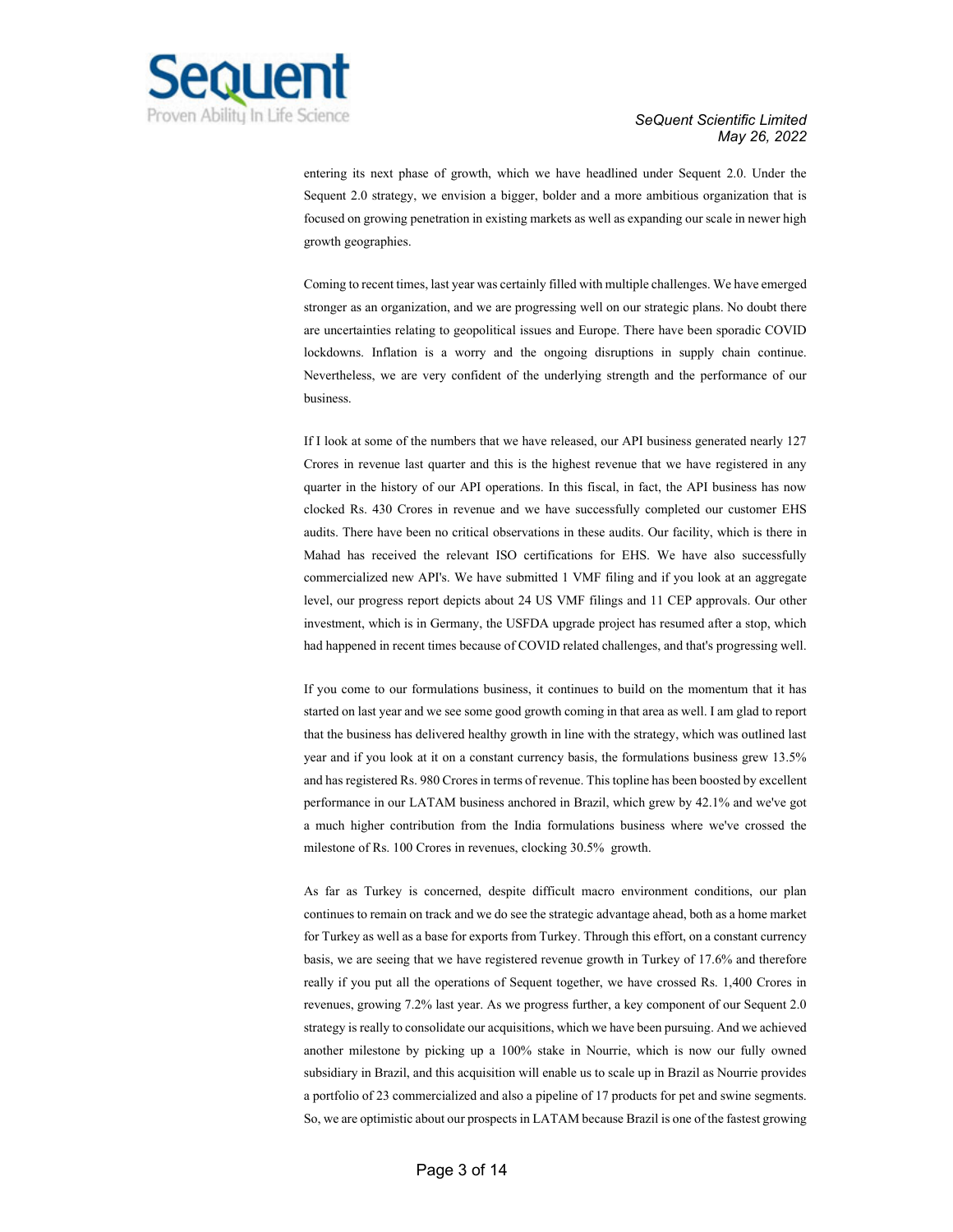

animal health markets, especially in the companion animal segment. As we build upon the Sequent 2.0 strategy, we are now also significantly enhancing our capabilities, be it in R&D, in key account management and related areas. In this journey, we are very fortunate to have the help of global experts in animal health, and I am really-really excited about the potential of this Company and the opportunity to take it to the next level.

So, at this stage, I will invite Tushar, our CFO to share his comments on the financials.

**Tushar Mistry:** Thanks Raja and good morning to everyone. Moving on from the operational updates, coming to our financial results. In year-on-year terms for the quarter, our revenues are at Rs. 3.8 Billion, which is up by 11.7% in constant currency terms boosted by recovery in API business, which delivered its highest ever quarter. EBITDA pre-ESOP is at Rs. 386 Million with a margin of 10.1%. While margins continue to be affected by macro factors with continuing impact on input and logistic costs, current quarter also saw cost increases in utilities across geographies. There have also been few one-off costs impact, which include write-off of validation batches of Rs. 21 Million, one-time higher power charges in Germany of Rs. 7 Million and one-time settlement cost of Rs. 19 Million.

> We continue to monitor the cost situation very closely and implementing cost control measures across geographies. ESOP costs across quarters haven't been stable on account of changes in management. However, we expect this to stabilize in the range of approximately Rs. 85 to 95 Million per quarter based on fresh grants to new employees.

> The current quarter also saw consolidation of our Brazil business and the follow-on acquisition in Brazil. Current quarter results account for full consolidation of Brazil business and 1 month's operations of Nourrie, the recently acquired entity.

> Coming to the annual numbers, our revenue is up by 7.2% in constant currency terms at Rs. 14.1 Billion. Growth was largely driven globally by formulations businesses in Brazil and India. EBITDA pre-ESOP is at Rs. 1.4 Billion with a margin of 10.1%.

> Current year saw significant volatility in Turkish Lira, which moved from 8.33 to a USD in March 2021 to 14.65 to a USD in March 2022. While this volatility has impacted reduction in net worth by about Rs. 797 Million, we continue to hold a very strong leadership position in the market, which reflects in our constant currency growth in our Turkish operations. We believe that these adverse conditions can be an advantage due to our local manufacturing capabilities as the importers stand to lose heavily on account of currency depreciation. Our net debt increased by Rs. 913 Million, primarily due to the debt raised to fund Nourrie acquisition and for consolidation of minority stake in Brazil. The acquisition also resulted in increase in intangible assets to the tune of about Rs. 228 Million.

> During the quarter, working capital went up as we built inventories in some geographies, which were hit by volatility in currencies. We believe we are well invested in working capital to take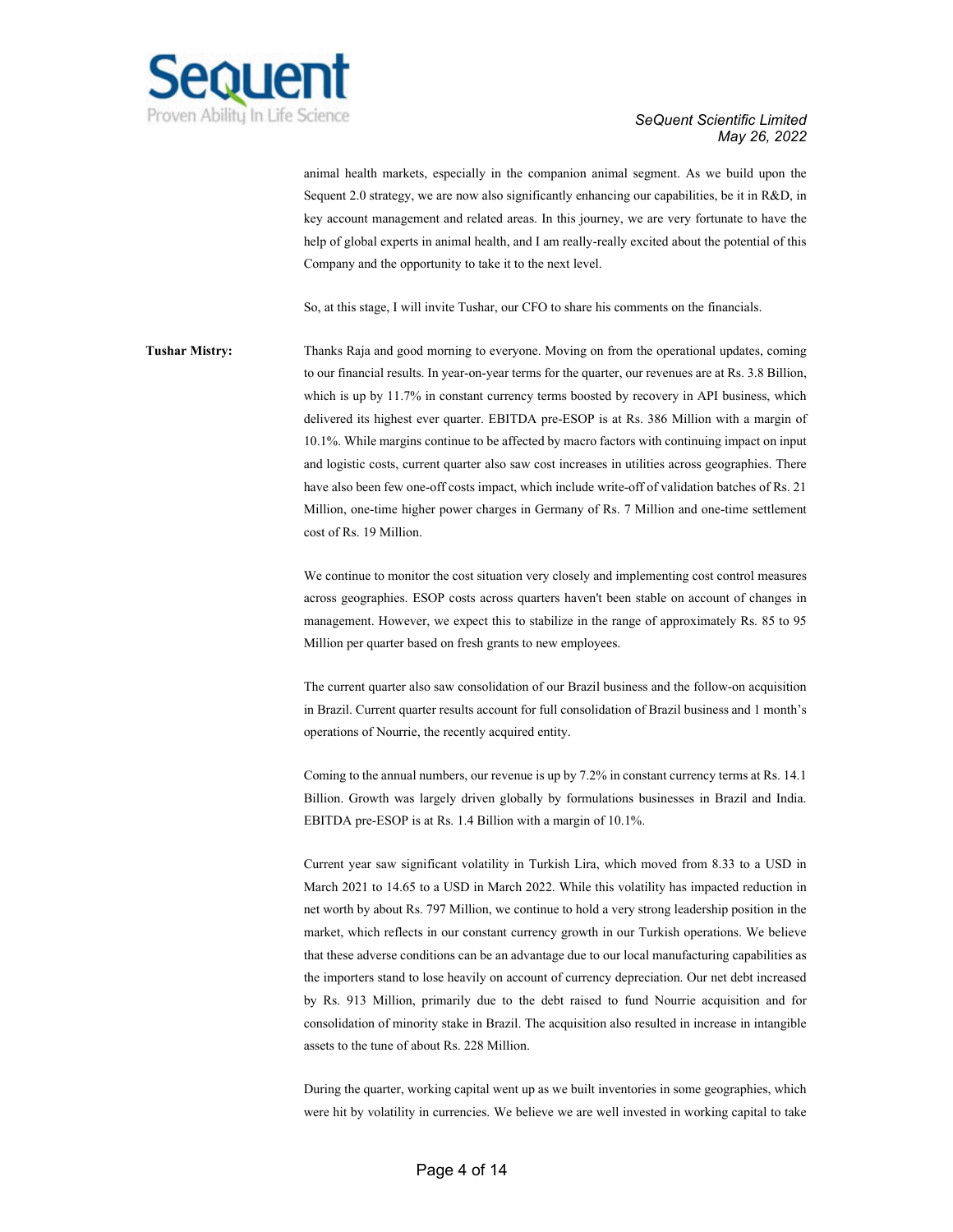

care of any future volatility in currencies and prices and expect to remain at similar levels in quarters to come. We continue to invest significantly in CAPEX program to accelerate our growth. In FY22, we incurred CAPEX spends of Rs. 313 Million and in FY23, we will continue with our expansion plans in Vizag and Germany.

That concludes my opening remarks on financials, and I would request the moderator to open the floor for Q&A. Thank you.

**Moderator:** We will now begin the question-and-answer session. The first question is from the line of Praful Kumar from Dymon Asia. Please go ahead.

**Praful Kumar:** Broadly, in terms of 1-to-3-year period, what is the strategic plan in terms of geographical growth, what are you looking at in terms of growth, margins, gross margins from here and how do you build this?

- **Rajaram Narayanan:** I think we have outlined in recent times our Sequent 2.0 strategy and there are 2 components to it. On the API side, we are clearly looking at strengthening our presence in regulated markets and one of which is the penetration into the US market and that's why we are one of the few companies, which has a USFDA plant in Vizag and that's one area which we will be strengthening from the API side, but the focus is going to be on the regulated markets. As far as the formulations business is concerned, we are strengthening our current presence in key markets. So, we have a base location in LATAM, in Europe, in Turkey and India, and these markets would continue to remain our focus. These are also large markets for animal health. On the other side of the question, which you asked about what's our sense on how in 1 to 3 years are we going to do on some of the financials, I think we have generally been giving an indication that we would be growing in early teens as far as the top line is concerned and we would be expanding our margins, but that's something that has to play out given the circumstances that are there at a macro level right now in the country, but definitely in the long term, the intention is to expand our margins as well as gear on to double digit growth consistently.
- **Praful Kumar:** And last question would be on India, how do you look at it over the next 1 to 3 years because that's done really well, what's the outlook on the India business?
- **Rajaram Narayanan:** The India formulations business is a combination of 2 operations. There are products, which we make ourselves and then, there are those products that we distribute for one of the large companies. Definitely India is a growing market, and it remains one of our top priorities on the formulations side. So, we do see a double-digit kind of a growth, which should remain in India in the near term.

**Moderator:** Thank you. The next question is from the line of Aman Agarwal, an individual investor. Please go ahead.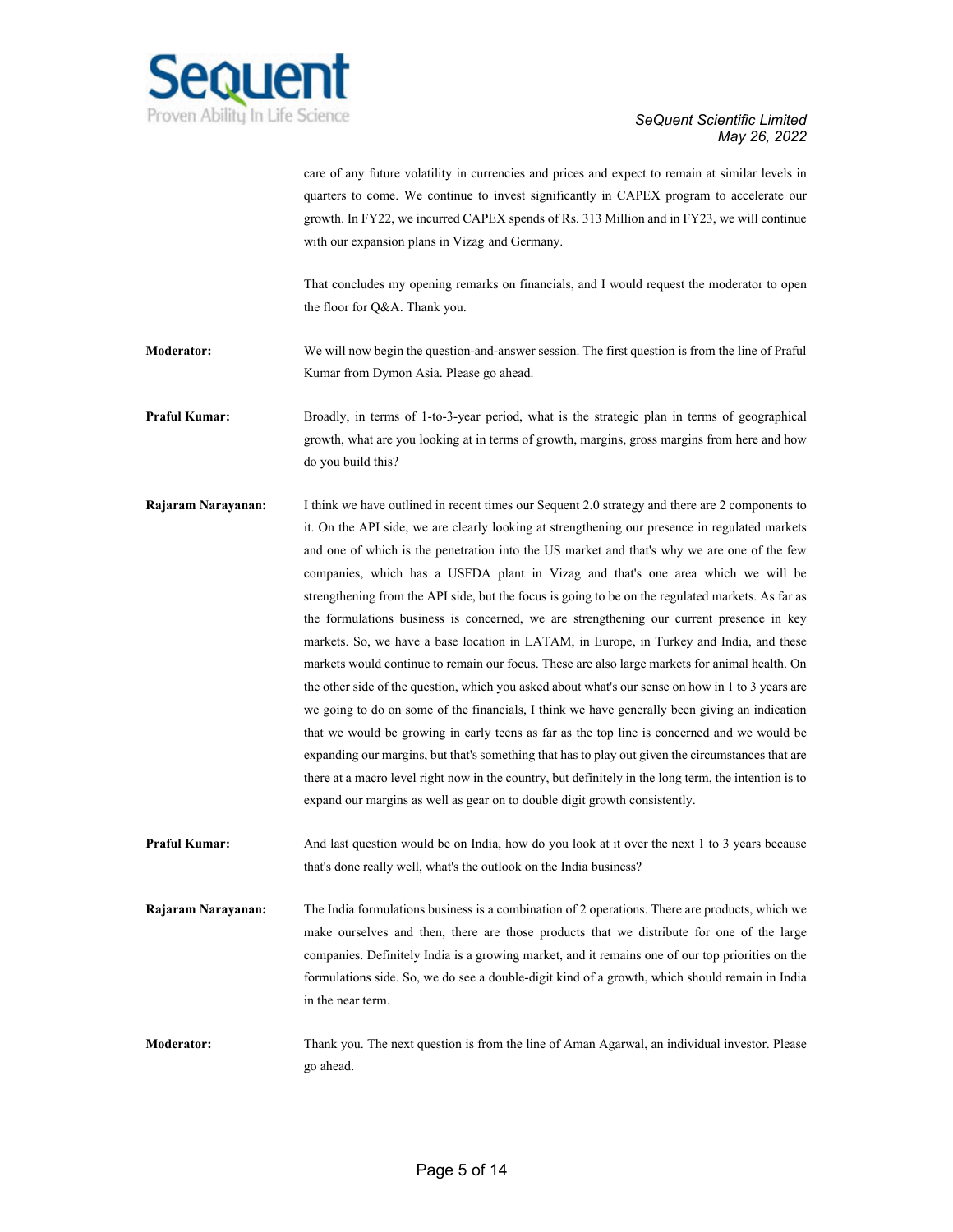

| Aman Agarwal:          | I understand that the rise in debt is due to acquisitions, but going forward what level of debt-to-<br>equity company is targeting to maintain?                                                                                                                                                                                                                                                                                                                                                                                                                                                                                                                                                                                                                                                                                                                                                                                                                                                                     |
|------------------------|---------------------------------------------------------------------------------------------------------------------------------------------------------------------------------------------------------------------------------------------------------------------------------------------------------------------------------------------------------------------------------------------------------------------------------------------------------------------------------------------------------------------------------------------------------------------------------------------------------------------------------------------------------------------------------------------------------------------------------------------------------------------------------------------------------------------------------------------------------------------------------------------------------------------------------------------------------------------------------------------------------------------|
| <b>Tushar Mistry:</b>  | We are currently at about 0.3 to 0.4 kind of net debt to equity. We don't expect any significant<br>rise from this level because whatever we had to do, we have already done in FY22. We do not<br>expect any significant rise from this level going forward.                                                                                                                                                                                                                                                                                                                                                                                                                                                                                                                                                                                                                                                                                                                                                       |
| Aman Agarwal:          | The next question is on the goodwill and the intangibles, can you please tell something about<br>the amortization schedule for the increased goodwill on the balance sheet?                                                                                                                                                                                                                                                                                                                                                                                                                                                                                                                                                                                                                                                                                                                                                                                                                                         |
| Rajaram Narayanan:     | Goodwill is subject to impairment. We don't do amortization of goodwill. Goodwill is tested for<br>impairment every year, which has been carried out in the current year also, and there has been<br>no impairment on any of our investments so far. In all our geographies, we have sound positions,<br>and we are operating from a strong base, so that's why there has been no reason for any<br>impairment in any of our investments so far.                                                                                                                                                                                                                                                                                                                                                                                                                                                                                                                                                                    |
| <b>Moderator:</b>      | Thank you. The next question is from the line of Tarang Agarwal from Old Bridge Capital.<br>Please go ahead.                                                                                                                                                                                                                                                                                                                                                                                                                                                                                                                                                                                                                                                                                                                                                                                                                                                                                                        |
| <b>Tarang Agarwal:</b> | A couple of questions from my side. In Sequent 2.0, there is a thrust on being a value leader in<br>animal health. If you could expand on it in terms of where you are trying to target yourself, that's<br>number 1. Number 2, if you could give us a sense on how big are your addressable opportunities<br>in Europe and Brazil and pardon my ignorance, does this business work on a route of<br>administration or a particular therapeutic segment and if so, how are you planning to get to that?<br>These two questions from my side.                                                                                                                                                                                                                                                                                                                                                                                                                                                                        |
| Rajaram Narayanan:     | Thank you. Let me answer the first question on how we are looking to become value leader.<br>Clearly, the entire generic space is a continuum where you move from unbranded generics to<br>moving towards more specialty generics and that's the journey we are on really, to move to more<br>specialty generics and that's both a question of the therapies that we are in, indications that we<br>supply for as well as the formats in which we deliver those, and therefore we clearly are building<br>a position in injectables, which is one area axis on which we look at value leadership and the<br>second is looking at those molecules, which are available for higher value addition and not where<br>you have more than 1 or 2 players who are likely to be available. So, it's really moving up the<br>generic chain from currently broad-based generics we have, to the higher value added specialty<br>generics, which are there, both in terms of the choices we make in R&D as well as the kind of |

product formats we deliver it in, and then of course there is the third angle, which is really on value addition that you can make in the area of application of those generics for use. So, that's really the 3 pieces, which we are working on. Towards that, we are obviously also working with the top animal health care companies who are there as the leading edge of innovation and giving us an opportunity to, at some point of time, becoming partners with them. The second area, the question which you asked is in terms of how the market is divided. At this point of time, it seems to be reasonably basic unlike the human pharma market, it's still about companion animals and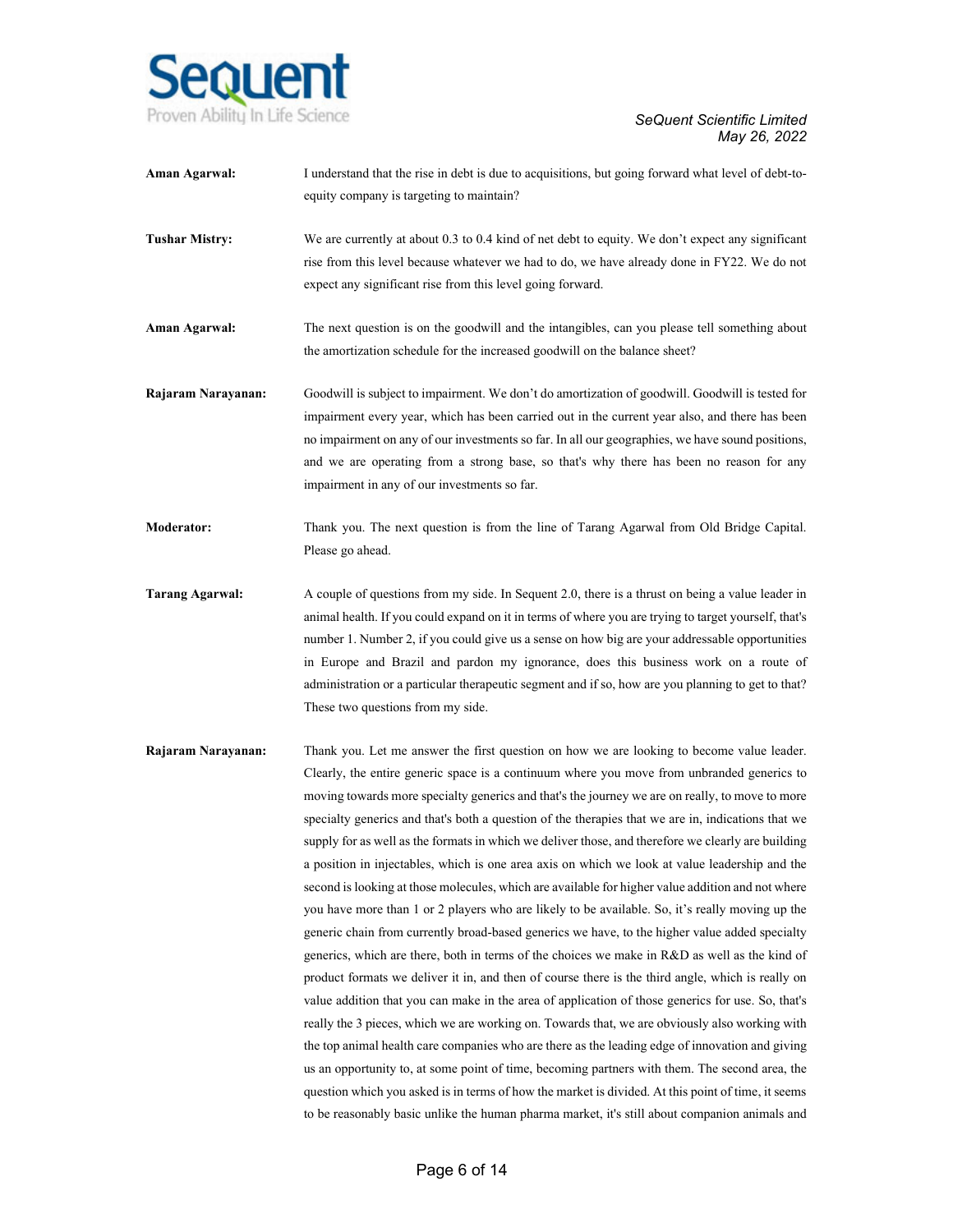

about cattle and the feed animals that's at one axis. There is more sharper segmentation coming as far as the pet animal or companion animal segment is concerned and that is where you are having some degree of differentiation coming in terms of where it is administered by the veterinarians and the diseases which are treated. But on the other side, in terms of the feedstock and the cattle usage, it is still largely through large farms and holdings and through organized setups, whether it is government or private large farm application of feed and supplements. So, that's pretty much the way in which the delivery happens.

- **Tarang Agarwal:** How big are these markets and how big are your current addressable opportunities in terms of pipelines or the current portfolio of products that you have, specifically in Europe and Brazil?
- **Rajaram Narayanan:** Again, at this point of time, we are not a large player in companion animals, which is a large part of the market. If you leave that piece out, we are pretty much there in the rest, which is about close to 60% of the market, which is the area of cattle as well as other animals. Now, within that, while there is less data available, but I think you can reasonably assume that if you look at the top market after US, the next one would be Europe, roughly around the same size of about USD 10 Billion and then you have Brazil and Turkey and these markets being relevant in size, which are more likely to be about USD 2 to 3 Billion total kind of market, but there is no fixed data available on it, that's broadly the stack rank of the markets which are there.
- **Tarang Agarwal:** And if I may, just one more question, how is the distribution for these products in the geographies that you are operating for formulations?
- **Rajaram Narayanan:** Two routes we have, in some cases we have our own companies, which both manufacture and distribute, which are in Spain, in Brazil, in Turkey. These are places where we have companies with their manufacturing units. In some other markets, we purely have some sales force in some markets and in some cases, we work with distributors. So, it's a mix of these. Three markets where we both produce and sell and, in the others, we are more distributor.
- **Moderator:** Thank you. The next question is from the line of Aditya Khemka from InCred Asset Management. Please go ahead.
- **Aditya Khemka:** Thanks for the opportunity. I wanted to check with you, given the cost inflation in the raw material, excipients, solvents, etc., how is our pricing power in various markets, at least the larger ones we operate in, are we able to pass on the inflation in the raw material to consumers by means of higher prices or are we partly absorbing, partly passing on or are we not able to pass on, if you could just give us some sense there?
- **Rajaram Narayanan:** Firstly, any passing on the price in a largely B2B business is a delayed passing on. So, you incur your cost much earlier and then you are able to get into conversations and passing on much later. So, that's I think the first thing to remember from a sequencing on when we will be able to realize and then comes the question of how much of it you are able to get. I would say that we are beginning to see this more in our formulations businesses where we are able to pass on some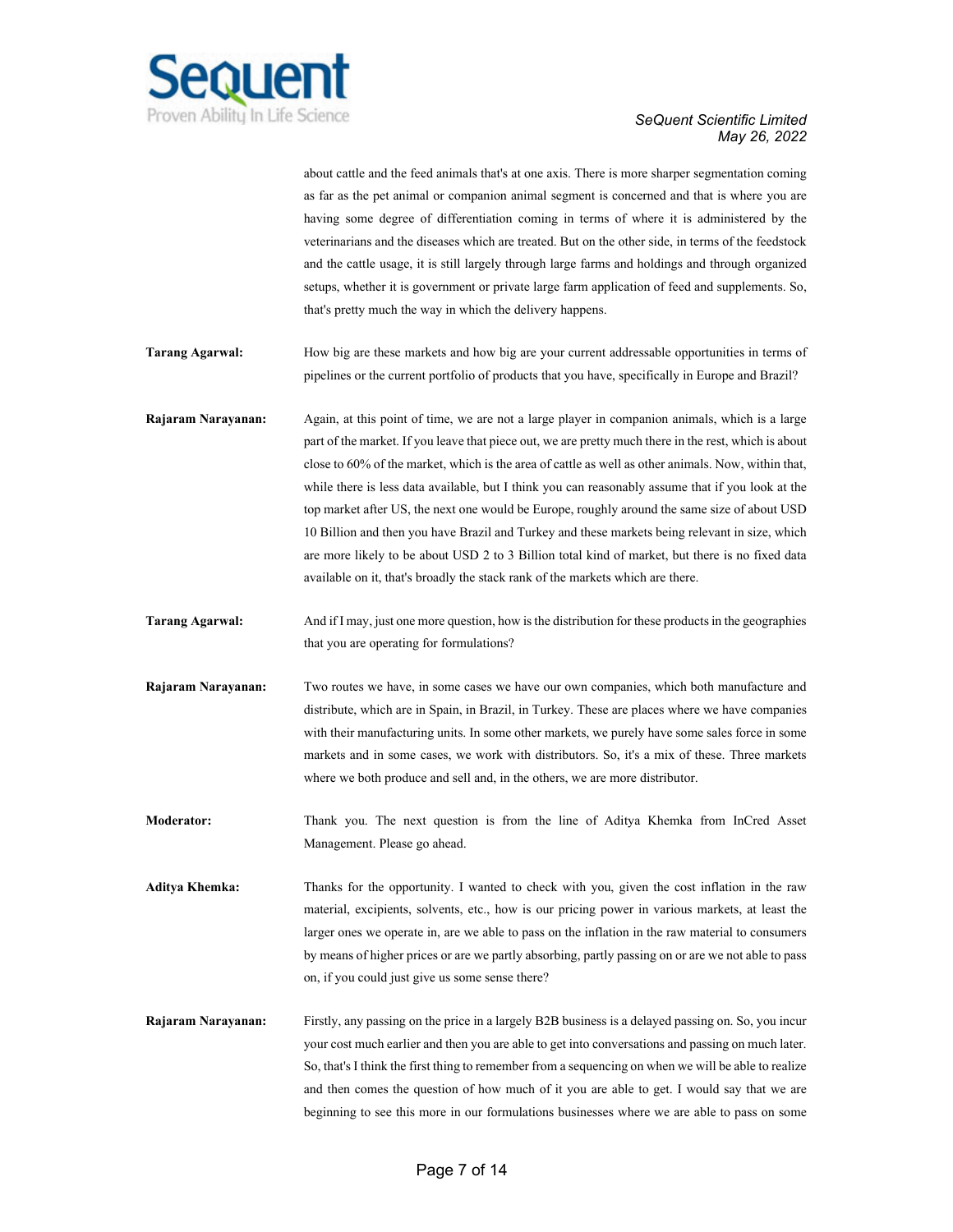

price increases, not in entirety at this point of time, again step-by-step you have to take because at the other end, we don't want to lose market share in any place. I think that's one thing we are obsessed about is that we want growth, and we want market share and in the short-term if it means that to sustain that, we need to be a little stiff with our margins, we will be prepared to do that, but in this business, which is a B2B business, we should not take any chances on that. So, we are very committed to holding market share. Then comes in to how do we pass on these price increases. Certainly, in our API business where we have about 60% to 70% of our business is either with long-term contracts or in regulated markets, it's a function of when the contracts expire and then we re-negotiate and gradually pass it on. There is some appetite now for taking price increases at the customer end, but I don't think the entire increase can be passed on. It is just to be something we will share between the two gradually.

**Aditya Khemka:** And is this true only for the formulations business or also for the API business or is the API business actually worth because it's completely B2B?

- **Rajaram Narayanan:** Yes, so I think in the API business, as I just said, it is kind of businesses we have those which are with long-term contracts with regular partners and where one as the contract ends, we renegotiate the prices and our partners are willing to take some degree of price increase and that's about 60% to 70% of our business. The other part of it is what you may call traditionally a spot business and in that, it tends to be much more price sensitive and there we have to be a bit careful and then again it depends on which molecule you are competing on and what's the grade of the product that you are in right now, but we see some clear indications that people are willing to take up prices at the API customer end, but it is much more slower and gradual, but as I said right in the beginning, our obsession is for making sure we don't do lose our customers.
- **Aditya Khemka:** And help me understand this in a little more nuanced manner, veterinary products across the world are branded generic, that's what you said, so if our brand is popular with the customer and we increase the price and you are afraid of losing the market share, so despite being a branded product, do the customers generally switch between brands if the price of one product is somewhat higher than the other brand or is there a stickiness to the brand which the consumer is buying from us?
- **Rajaram Narayanan:** I guess on this one and I think we know some degree of it, at the end of the day, the very fact that it's a branded generic, there is an alternative available even if it is branded and it depends on what is the degree of premium your brand is able to command and how much stickiness is there. So, it's a bit of trade-off around what the pricing you can get and what's the market share you can retain. Now a lot of branded generics business in the animal health area is through veryvery large distributors and there are negotiating chains which are there, and at the other end where the prescriptions happen through veterinarians as well as through other large farm institutions, etc. They all have to sustain their business, so while they have a preference for branded generics, they will go for a more competitively priced brand for their end-user because they also have to sustain that. So, it's not that just because you are branded, you can increase prices, and again as I said in the beginning, we are more a generic player than we are branded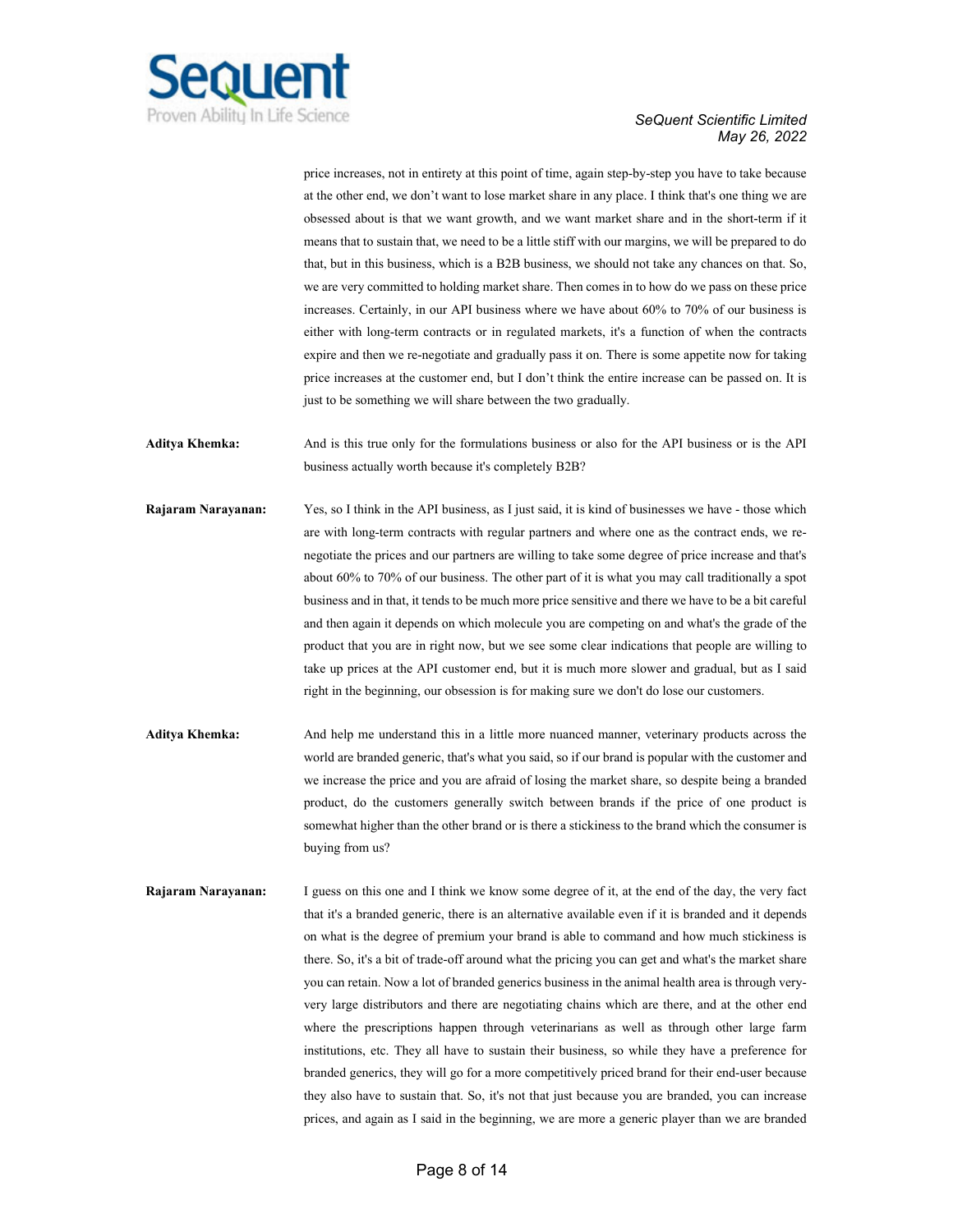

generic player and we are in the journey of moving up towards becoming a branded generic player, but at this stage, we are largely a generic player. We have the origin of the Alivira brand name which sustains it, but otherwise we are still largely a generic player.

- **Aditya Khemka:** When you say you are still largely a generic player, what percentage of your top line would you classify as generic and what percentage of your top line would you classify as branded generic?
- **Rajaram Narayanan:** Frankly in the animal health business, this line is too fine right now unlike some of the other human pharma, etc.
- **Aditya Khemka:** And just help me understand the distributor dynamics as well. So, generally the distributors to whom you sell, they have a percentage on the MRP as their commission, that's what they make, so generally they would be aligned to a higher price because their commission goes up with the percentage being set, is that the case or why is the distributor not happy with the higher price as long as the veterinarian is willing to prescribe the brand?
- **Rajaram Narayanan:** I think it's a bit too specific, but in general when you have a price pressure in any market, I don't think the distributors just opt for the higher price brand. They also need to sustain their volumes and therefore, there any many other factors, which play in the choice of that.
- **Aditya Khemka:** I will take this offline to be with you.
- **Rajaram Narayanan:** I think it will be good to have this discussion and it will also give me some learning because you seem to know a lot about this business.
- **Aditya Khemka:** My last question for you is when I look at your capital allocation, so you said that there is not going to be any more increase in debt and the goodwill you don't obviously amortize. Should we take that as that we will not probably do any acquisitions in the near term at least for the next 2 or 3 years and try to optimize the utility of the assets that we already have, or can we do more acquisitions as we move forward and the timeframe, I am looking at is 2 to 3 years?
- **Rajaram Narayanan:** We are focused on growing our business in line with the strategy which we have and wherever there is a good opportunity, we will certainly go for it and given our Company and the backing that we have, we are certainly not constrained for any kind of resources. So, right now of course, whatever we do, we will be very disciplined and what we are saying right now is that in the current situation with the visibility we have, it's a very disciplined way of working, but we are not constrained to make any kind of inorganic moves at all.
- **Moderator:** Thank you. The next question is from the line of Bharat Sheth from Quest Investment Advisors. Please go ahead.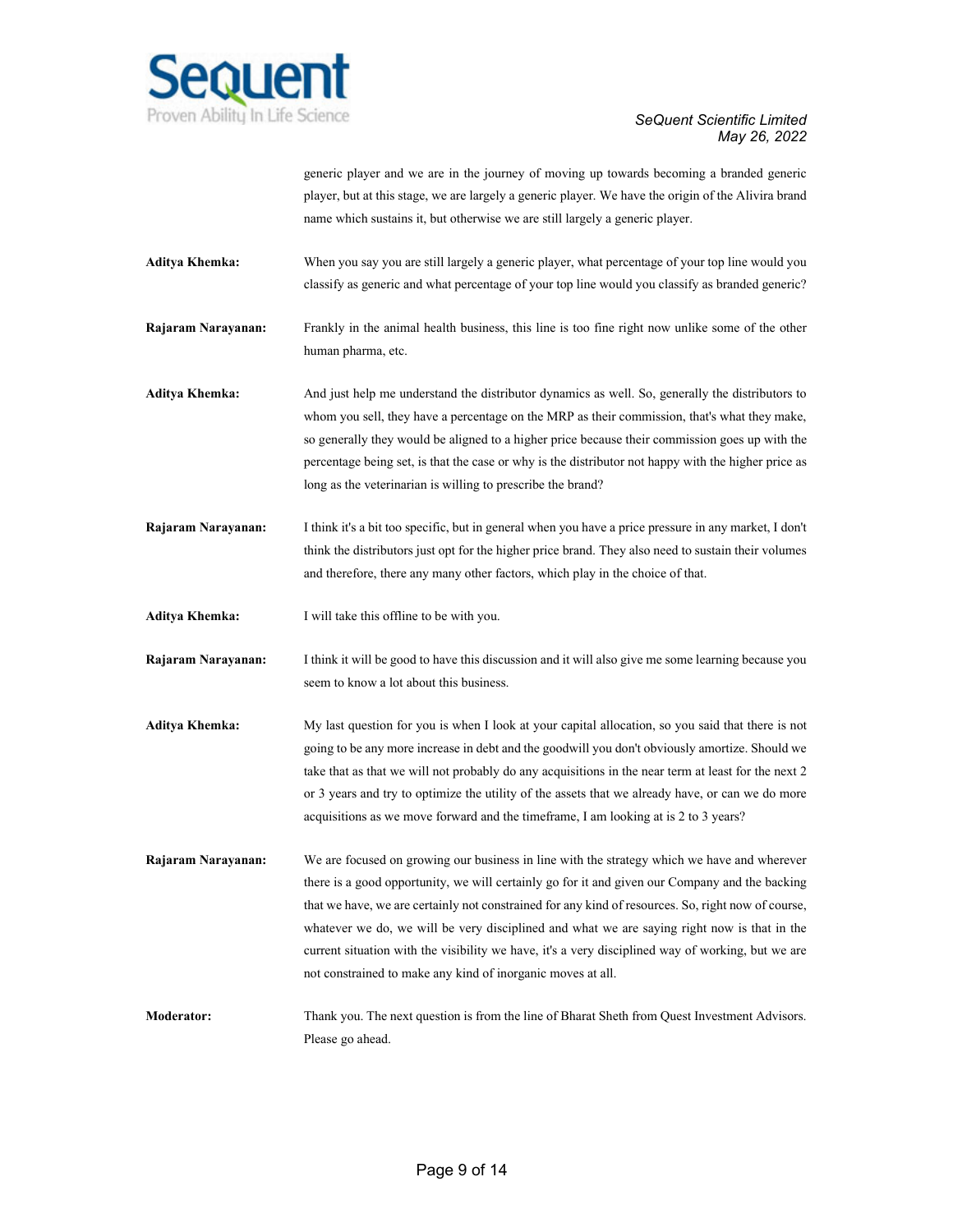

|                          | European market and currently what kind of our contribution it is giving to the turnover and<br>once the Europe market and once, we get USFDA, so how will be the margin trajectory?                                                                                                                                                                                                                                                                                                                                                                                                                                                                                                                                                              |
|--------------------------|---------------------------------------------------------------------------------------------------------------------------------------------------------------------------------------------------------------------------------------------------------------------------------------------------------------------------------------------------------------------------------------------------------------------------------------------------------------------------------------------------------------------------------------------------------------------------------------------------------------------------------------------------------------------------------------------------------------------------------------------------|
| Rajaram Narayanan:       | So, I will give you a broad idea about it. One is, as you know, we have a plant which we have in<br>Germany, which was stopped in terms of upgrade work for a short while as far as our USFDA<br>project was concerned because of COVID. Now, we have resumed the necessary upgrade and<br>that in our view in FY25 is when we should be in a position to begin to commercialize some of<br>the opportunities that we have. Having said that, we are much earlier as far as supplying from<br>there to some of the European markets and emerging markets are concerned, so we have already<br>started, although on a smaller scale. But it's just that US operations are more likely to be in FY25<br>and right now the upgrade work has started. |
| <b>Bharat Sheth:</b>     | And what is the potential for this plan to deliver once we start this US, approximately some kind<br>of ballpark in top line as well as EBIDTA percentage terms? Meanwhile my second question,<br>our Vizag plant, which is already US approved, so currently is there any contribution coming<br>from the US side and if not, what is the potential and where do we see FY25?                                                                                                                                                                                                                                                                                                                                                                    |
| <b>Sharat Narasapur:</b> | The fact that it is a USFDA approved plant, the supplies to US are already on and it's not<br>something new, but the mix of customers we have, it depends on their plan of launch in these<br>geographies. So, we are not constrained into what geography we sell.                                                                                                                                                                                                                                                                                                                                                                                                                                                                                |
| <b>Bharat Sheth:</b>     | And last question, when we launched Sequent 2.0, we had a vision of 25 crossing some kind of<br>a revenue target of around Rs. 3,000 crores and EBIDTA in very high teen, 20+, so with this<br>macro changing, is there any change in that vision?                                                                                                                                                                                                                                                                                                                                                                                                                                                                                                |
| Rajaram Narayanan:       | I don't think I want to get back to you right now on what exactly are those numbers, but I think<br>what we have repeated just now is that the long-term plan remains what we have set out to do.<br>There could be re-basing depending on what the current macro situation is, but we definitely<br>would like to deliver what we set out to do last year. Of course, the rest of the things may be in<br>the next call or something I can get clearer about it, but there is no going back on our ambition.                                                                                                                                                                                                                                     |
| <b>Bharat Sheth:</b>     | With your permission, the last question for Tushar, I mean on the financial side. For FY22, how<br>much was the one-off and how much was ESOP cost and when do we expect that ESOP to end?                                                                                                                                                                                                                                                                                                                                                                                                                                                                                                                                                        |
| <b>Tushar Mistry:</b>    | ESOP cost has been a bit volatile over the last few quarters because of Manish leaving and also<br>because of my reversals and all, but going forward, it should stabilize in the range of about Rs.<br>85 to Rs. 95 Million per quarter. Again, because of the new grant that is happening, this cost is<br>higher in FY23. Going forward, again you will this tapering down to half of it in the following<br>years. So, that's how we expect this ESOP cost to go. One-off would have been approximately<br>for the current year in the range between Rs. 100 to 150 Million is what I expect in FY22.                                                                                                                                         |
| <b>Bharat Sheth:</b>     | And do we expect any further one-offs or some kind of estimation that we expect that can be?                                                                                                                                                                                                                                                                                                                                                                                                                                                                                                                                                                                                                                                      |

**Bharat Sheth:** A little more question macro related, when we expect Europe to start delivering injectable to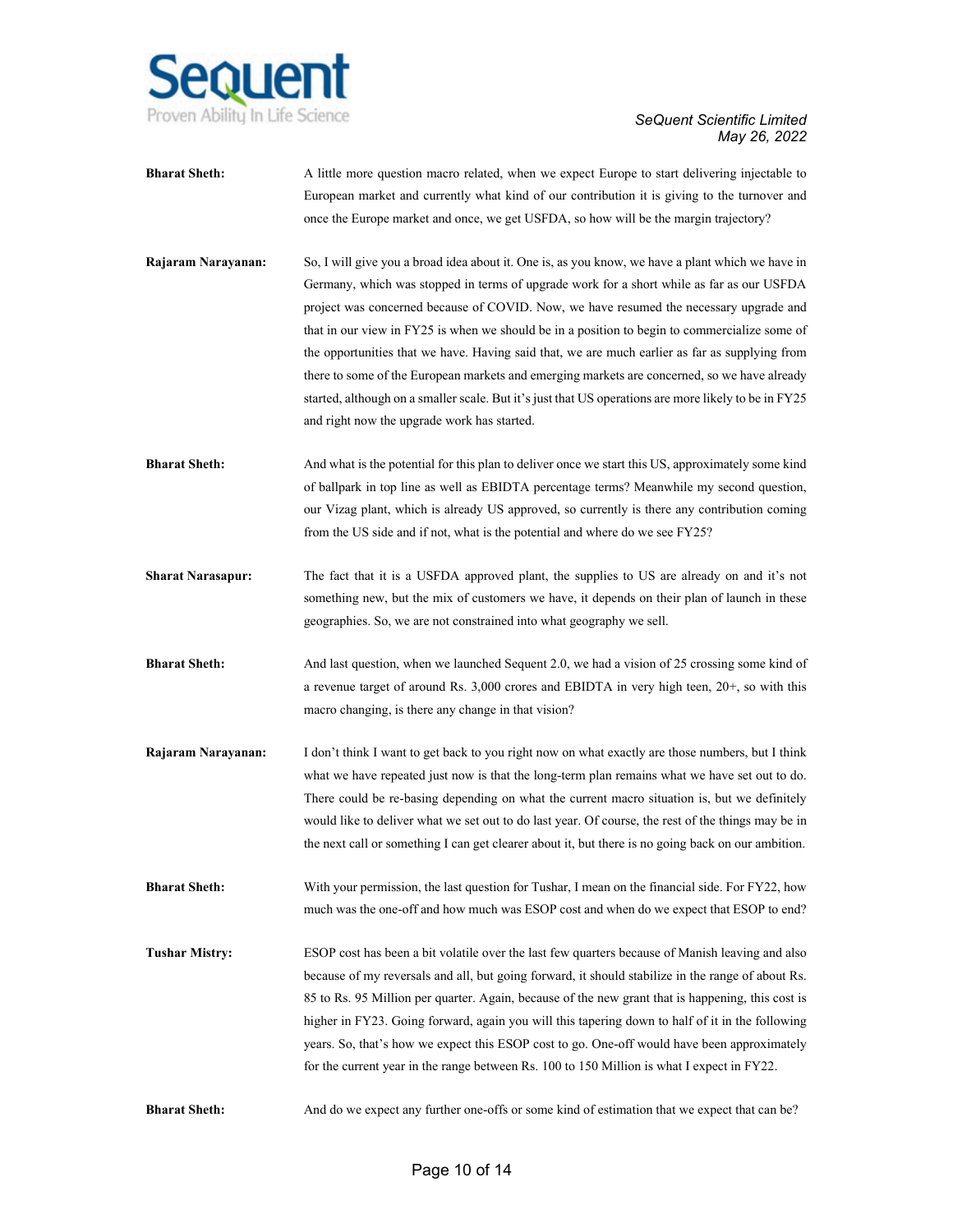

| <b>Tushar Mistry:</b> | No, not really. We don't expect that anymore.                                                                                                                                                                                                                                                                                                                                                                                                                                                                                                                                                                                                                                                                                                                |
|-----------------------|--------------------------------------------------------------------------------------------------------------------------------------------------------------------------------------------------------------------------------------------------------------------------------------------------------------------------------------------------------------------------------------------------------------------------------------------------------------------------------------------------------------------------------------------------------------------------------------------------------------------------------------------------------------------------------------------------------------------------------------------------------------|
| <b>Bharat Sheth:</b>  | Sir, whenever, next time also in next call if you can share on the Europe plan. Thank you very<br>much and all the best!                                                                                                                                                                                                                                                                                                                                                                                                                                                                                                                                                                                                                                     |
| <b>Moderator:</b>     | Thank you. The next question is from the line of Ayush Parikh from RS Capital Limited. Please<br>go ahead.                                                                                                                                                                                                                                                                                                                                                                                                                                                                                                                                                                                                                                                   |
| <b>Ayush Parikh:</b>  | I think that the contribution from regulated markets have gone up significantly to 71%, so what<br>is the outlook for FY23 and coming years?                                                                                                                                                                                                                                                                                                                                                                                                                                                                                                                                                                                                                 |
| Rajaram Narayanan:    | We can't give you a number for that, but as we have repeated, directionally for us more presence<br>from the regulated markets is part of our strategy, both on the API side as well as on the<br>formulations side and our investments are in line with that.                                                                                                                                                                                                                                                                                                                                                                                                                                                                                               |
| <b>Ayush Parikh:</b>  | And what is the increased contribution from those markets have on our margins?                                                                                                                                                                                                                                                                                                                                                                                                                                                                                                                                                                                                                                                                               |
| Rajaram Narayanan:    | Again, I cannot give you the exact numbers, but generally regulated markets because of the<br>nature of the products that we supply, the nature of the customers and the ability to pay, will<br>always tend to have higher margins than the unregulated markets, but that's a generic trend, but<br>it's very customer specific.                                                                                                                                                                                                                                                                                                                                                                                                                            |
| Moderator:            | Thank you. The next question is from the line of S. Chatterjee from Aster Capital. Please go<br>ahead.                                                                                                                                                                                                                                                                                                                                                                                                                                                                                                                                                                                                                                                       |
| S. Chatterjee:        | I have 2 questions. First one is could you please provide some color on the raw material cost<br>hikes and is it easier to pass on the cost in regulated market compared to unregulated market?                                                                                                                                                                                                                                                                                                                                                                                                                                                                                                                                                              |
| Rajaram Narayanan:    | I think we have referred to this earlier. The ability to pass on price is a delayed thing from the<br>time you actually get the price. It depends on the kind of customer base you have. There are 2<br>kinds of sets of customers, those with whom you have more long-term contracts and those who<br>are more what you would call the spot buys which happen in terms of the business. On the spot<br>side, it tends to be more difficult because it's very price sensitive. There are lots of grades, lots<br>of competitors, but on the more long-term contract because of the relationship you have as well<br>as the value you are able to give to your customers, you are able to gradually pass on the cost,<br>but it's a delayed delivery of that. |
| S. Chatterjee:        | Sir my question was regarding the difference between regulated and unregulated markets, that<br>earlier answer to Mr. Khemka I already listened?                                                                                                                                                                                                                                                                                                                                                                                                                                                                                                                                                                                                             |
| Rajaram Narayanan:    | So, I don't think it's so much to do with the regulated and unregulated. It has got to do more<br>with what kind of customer relationships you have and the nature of that customer engagement.                                                                                                                                                                                                                                                                                                                                                                                                                                                                                                                                                              |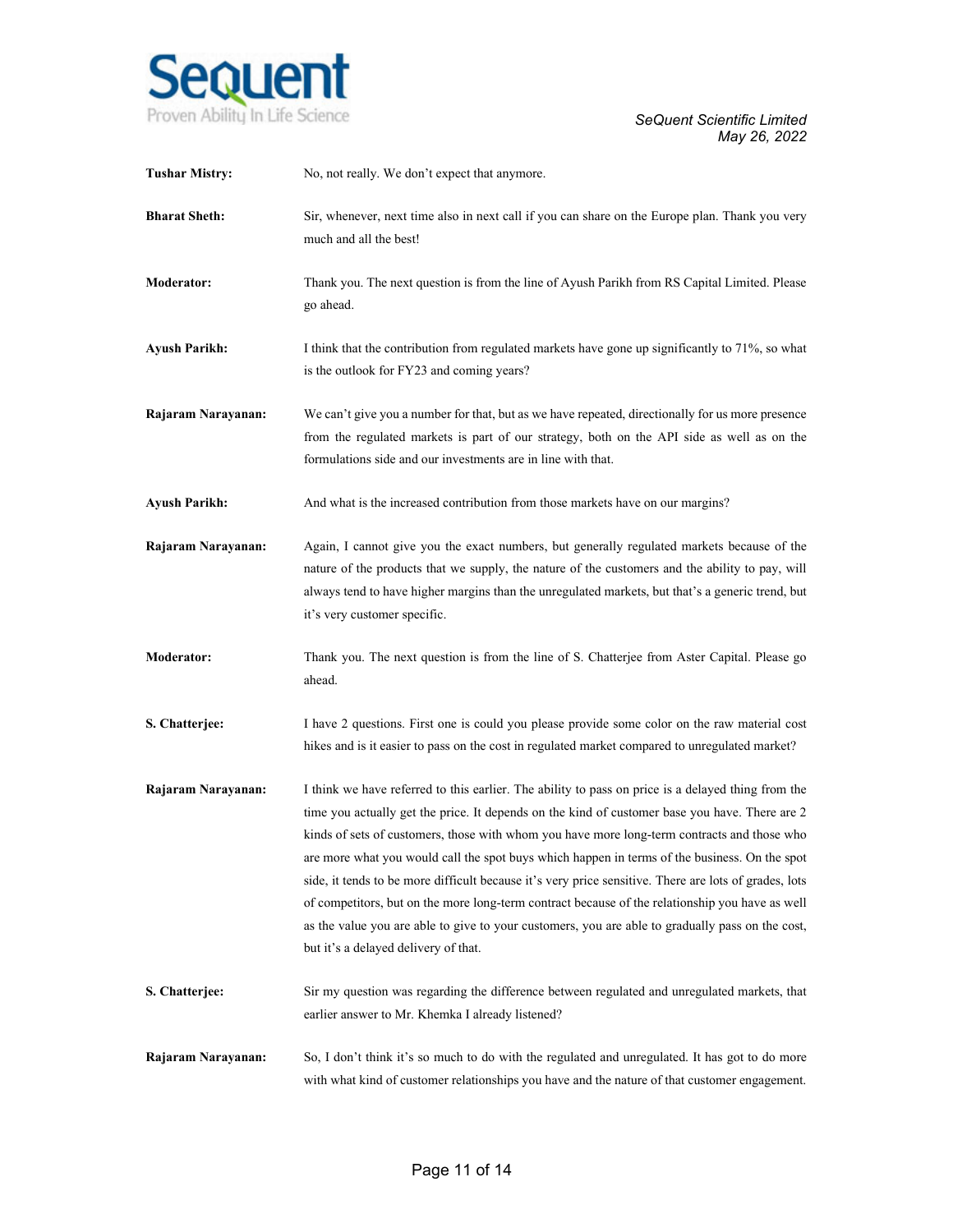

We have a larger presence in regulated markets and therefore it may appear to be because it is regulated, but it is more to do with the kind of customer.

**S. Chatterjee:** And my last question is where do you see your pet and vaccine business in the next 4 years?

- **Rajaram Narayanan:** Clearly on the pet side, we realized that it is fast growing, which is a companion animal segment and both on what we are developing on the API side with our partners as well as on our formulations side, that is going be a growth business. I think globally that business is growing somewhere in 5% to 6% and in specific segments, it may be better. So, we are going to be there, but as I said, there are 4 markets that we are looking. We are looking at India, we are looking at Brazil and we will also be looking at some parts of Europe, but that's something that we will be developing at a rate which should be faster than our average of the Company. On the vaccine space, we have nothing really to report right now. We are in conversations with different manufacturers to see if there is an opportunity to introduce them in our country, but vaccine involves a fairly long process of registrations, etc., so, there is nothing to report at this stage.
- **Moderator:** Thank you. The next question is from the line of Prashant Kumar Hazariwala from Solitaire Financial. Please go ahead.
- **Prashant Kumar:** My question is around FY16-17, we used to do 5% kind of EBITDA and then gradually we moved to 16% kind EBITDA in FY21. Now we again came back to 7.7% of EBITDA, so it's like a complete circle, you get to 0 kind of thing after over 4 to 5 years. So, how do we see this EBITDA trajectory going forward? Revenues you say you will grow but my main concern is EBITDA. We are not getting on to that, so how do you see EBITDA improvement going ahead?
- **Rajaram Narayanan:** So, our clear intent is to increase that as far as EBIDTA margins are concerned and our attempt is very clearly in our plans and strategy to keep increasing it and we're trying to do that through a combination of the mix of products that we are selling, the investments we are making but having said that, in the recent times, we have also surprised everyone, not just us, everyone in the industry whether it is the input related issues, cost related issues, supply issues and we are making sure that it doesn't come in the way of our long-term growth story, and therefore while we are consistently looking at cost initiatives, making sure that we are developing products and launching them faster. So, all these initiatives are in play. So, clearly expanding margins is our ambition and that is something that we are very committed to.
- **Prashant Kumar:** So, like after 1 year, that was a turmoil, no doubt about it, how do you see next year, are you seeing an upside in margin or still we will be struggling to maintain this kind of margin?
- **Rajaram Narayanan:** Our intent is to increase and expand the margins and that I'm saying irrespective of how things pan out, but right now our intent is very clear that we would expand margins as we have guided in the past of 150 to 200 bps, but the circumstances right now is something which I am not able to predict that well, but should we have no unexpected surprises, that's the direction in which we will go every year, but it is also important to know that we may be re-basing in terms of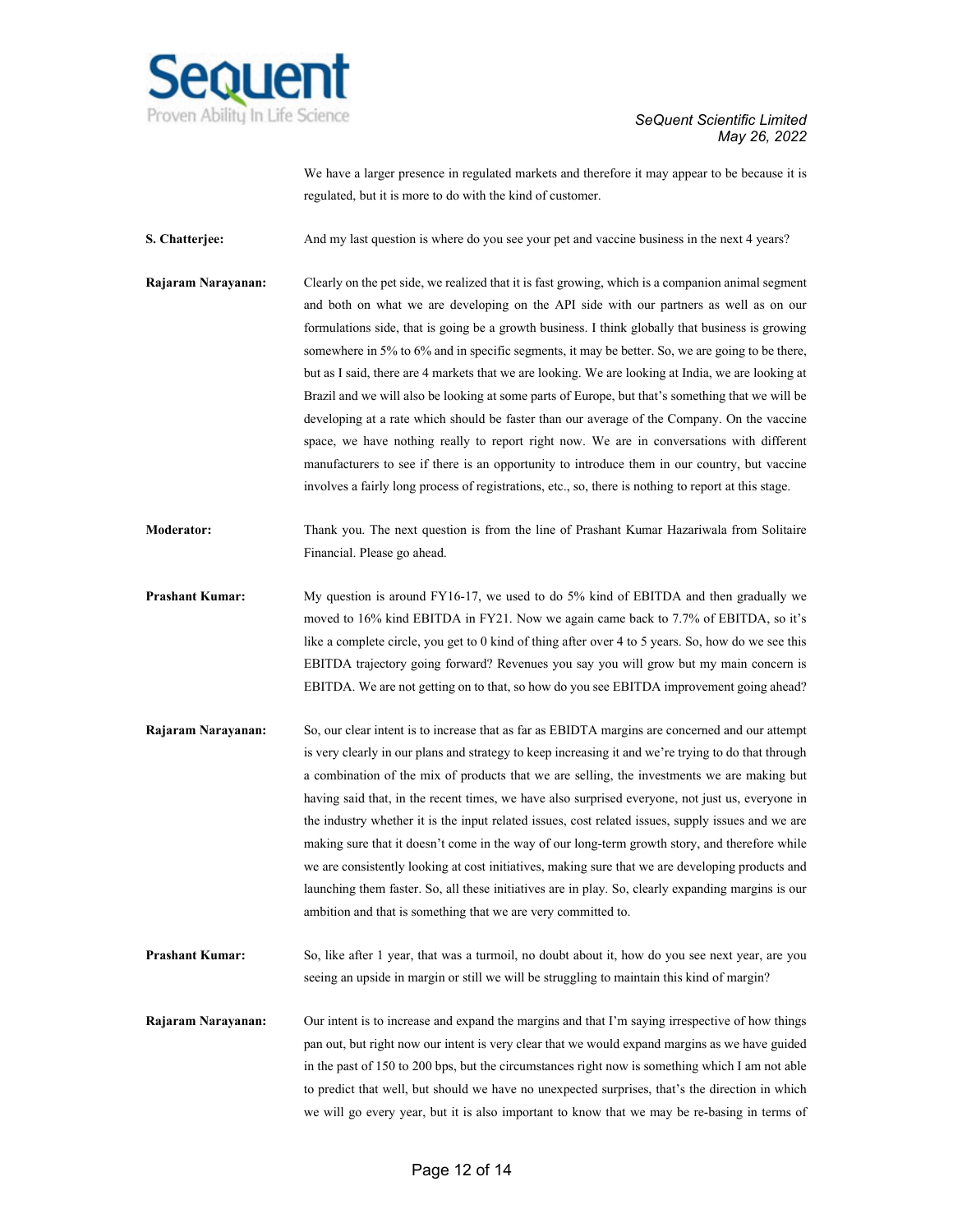

where we are starting from. So, I think comparisons with FY21, while we will eventually reach there, but I don't think it is the attempt to immediately benchmark ourselves to FY21 because circumstances are very different.

**Prashant Kumar:** I am just talking about this complete circle that we have started from 5 to 14 and then again back to 7, that is what is happening there?

**Rajaram Narayanan:** I think that's a fair point, but I am very confident that going ahead unless there are any external macro surprises, we should start in the expansion journey again.

**Moderator:** Thank you. The next question is from the line of Yogesh Tiwari from Arihant Capital Markets Limited. Please go ahead.

**Yogesh Tiwari:** I just wanted to understand earlier in the call you told that the European market is about \$10 Billion and if I look at our European numbers like, we make about Rs. 4 Billion, so just wanted to understand if this European market is very much competitive and diversified because the revenue share, which we have out of the total market is quite small, so just wanted to understand the nature of the European market?

**Rajaram Narayanan:** As I said earlier, it's a ballpark estimate. It covers all segments, it covers cattle, it covers poultry, swine, it covers pets or companion animals, it covers other components of the industry like vaccines, etc. where we are not present in. So, I think it's just that it is a large market from a point of view what the opportunity could be depending on where you are present and the fact is yes, if you look at the total market at USD 40 Billion, we are USD 200 Million. So, there are many players who are there in this industry and I think we will slowly improve market share. I think the good news is that it's a large market. So, we have a big headroom and that's what keeps us bullish about these markets.

- **Yogesh Tiwari:** Just a follow-up thought or a question. It's like we are present in the Europe market and there's a lot of room for improvement over there to get market, then why are we actually looking at building the US market or entering the US market because that will also have a setup cost and everything, when we already have everything setup in Europe and a lot of opportunity is there, so is there any advantage in US or something different from the Europe business model?
- **Rajaram Narayanan:** So, I think there are a couple of nuances in this. Europe is multiple countries, and we should not look at it and each of them has their own regulations, your competitive position is different in each of these markets. So, while we have a starting point in Europe because of our presence in Spain, we certainly are not present in many of the large markets, which are there in Europe or UK, whether you take Germany and Italy. These are markets where we are seeing an opportunity to grow, either through distribution or through our own products. So, that is one part of what we want to do. As far as the US is concerned, it is the other large market where we don't have a presence on the formulations side and that we believe is a very-very long-term specialty generic market, which we can develop and that is why that's another operation being supported by our